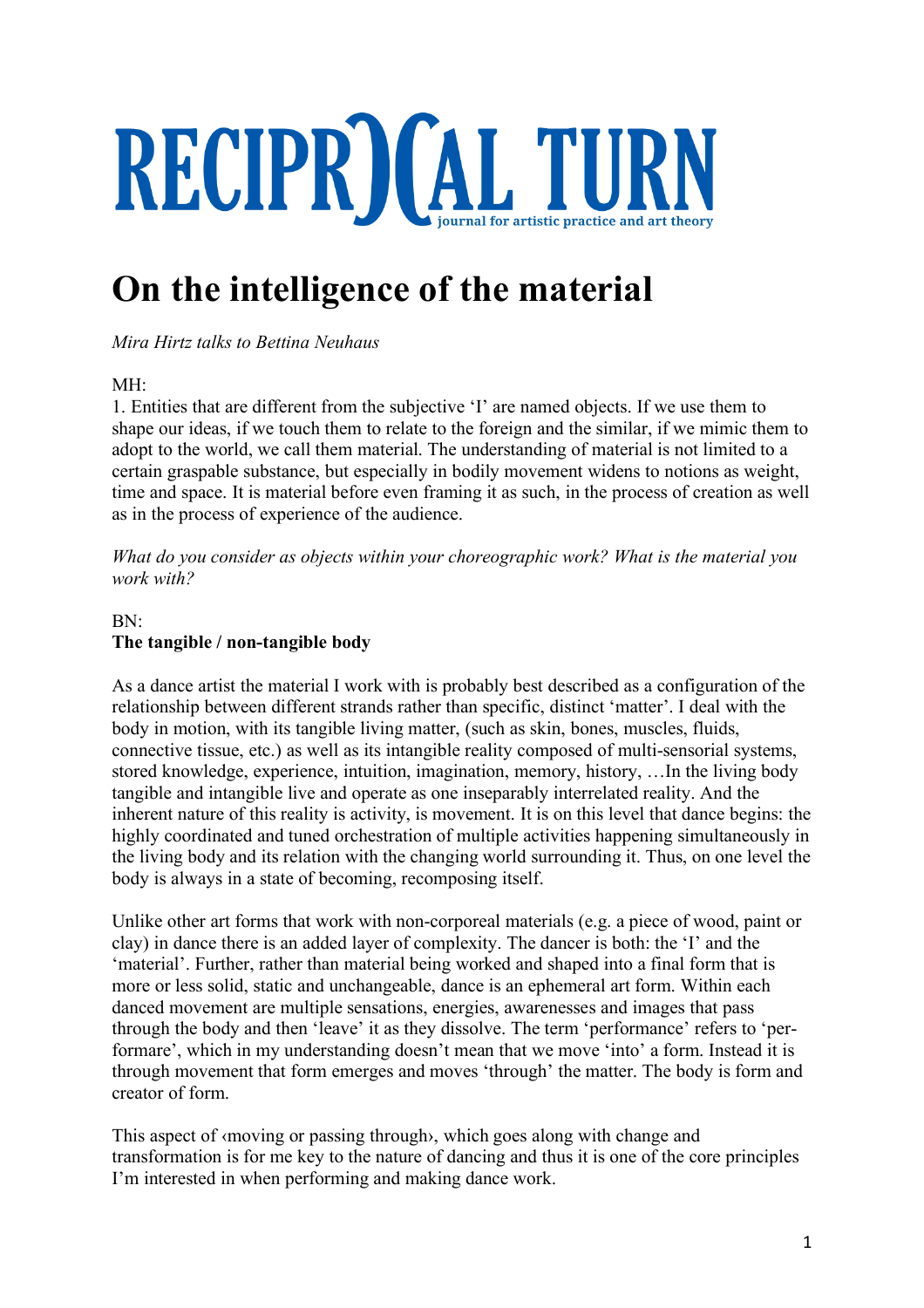# **Space and time**

In working with and through the body as *«material»* one must acknowledge its existence in space and time. And both space and time are dynamic. Things live in time and have duration. Varying the span of time allocated to a given movement changes that movement, altering its relationship with other elements. Similarly space and body can't be separated: the body is 'in' space and there is no movement without space. But also, space is 'in' the body. Being composed of spacious matter it is itself spatial and in moving creates space, transforming internal space and the space around. As cultural theorist and artist Erin Manning concludes: ‹Movement is one with the world, not body/world but body-worlding›1. Further each point in space has its specificity. It follows that from each point in space the same movement vibrates differently and lives in a meshwork of different relationships.

#### **Attention as part of the material**

In recent years I have become interested in the mobile and relational nature of attention as a mode of consciousness and its role within making and performing. Attention detects details, differences and change. It listens with a certain curiosity and openness to the perception of what is happening. It hears what is being 'said' as something is in the process of becoming. It alters the perceiver and the perceived, the 'I' and the 'material'; it steers their ongoing changing relationship, communicating to the audience and possibly directing their attention. I consider attention to be a significant ingredient of the material and the dance.

In summary - the 'material' in my work is constituted by the ongoing relationship of consciousness, attention, the dynamic body, space and time. Perhaps one way of 'understanding' dance could be to consider it as the materialization of these interrelationships.

#### MH:

2. Dance is often referred to as a practice that investigates the dichotomies of me and the other, the inside and the outside. If these categories are questioned, then also the initiating point of action is questioned. One can thereby esteem objects and material as more or less active or passive and their own ability of control as more or less absolute.

*Who and what is creating within your work? Do you consider the modes of being affected and influenced relevant within your dance?*

#### BN: **Fluidity versus dichotomy**

To an extent the distinction between 'inner' and 'outer', between 'me' and 'the other' might help in framing the complexity we are dealing with, offering an understanding of particular manifestations. However this separation and simplification ignores essential facets of our being-in-the-world. As artist I feel the need to question this profoundly established notion of dichotomy and invite into my practice a wider and more fluid understanding of moving and dancing as part of our embodied, environmental and social nature.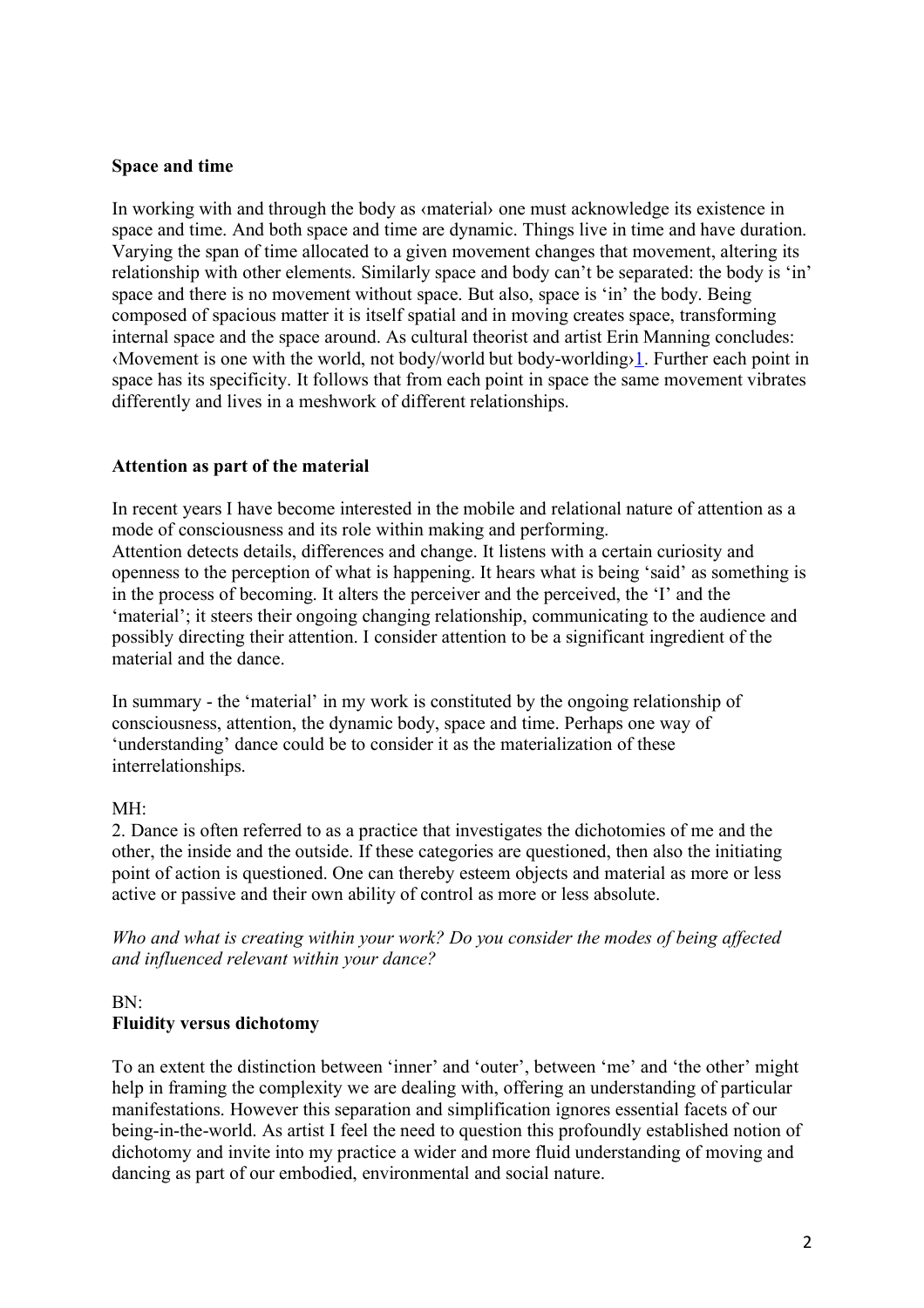Where does the body begin and where does it end? What is inner and what outer? Depending on the context and from which angle we look at these questions we find different insights and answers. For example, considering the skin with its semi-permeability, that allows an exchange of moisture, air and energy with our surroundings, is different from starting with our visual sense that identifies the visible outlines of the body, which is different again from an approach that looks at the body on a subatomic level, where there is no longer any solidity but instead an oscillating field of waves with a unique rhythmical pattern of energy vibration that is individual to each of us. Each perspective provides a different view on the material thus revealing different aspects of it. The essential question is: do we dare to deal with this multiplicity of coexistence? Can we handle the numerous differences within the material, (that is e.g. partially the tangible and partially intangible), in dancing and celebrate both their individuation and integration as we move and compose?

#### **Immersing oneself in the actual activity as mode of creating**

Immersing myself in this welling fluidity of the material(s) is the mode I work from and through. If a 'material' is defined as something active it must be an amalgam of multiple activities dormant in it like seeds: A song unravels its multi-layered life only through the activity of singing, which in turn houses further activities such as breathing, vibrating, directing, articulating, voicing, listening, tuning, stilling, imagining… all living together in 'singing'. I immerse myself in singing by engaging body, attention, imagination, compositional mind, intuition, and sense of time, space and poetry as a way to activate the multiple relationships between the 'I', the activity, the surrounding and what unfolds as composition. I'm becoming 'the singing'. Similarly, one could say I'm becoming 'the dancing'. The work unfolds along these multiple relationships moving; moving as a way of making sense and creating meaning: a work that speaks with the collective voice of these many strands.

#### MH:

3. These questions connect to the notion of the intelligence of the material. The 'I' produces something, at the same time there is something producing. One shapes, as well as one may support something already happening. Looking for the potentiality of material that already exists also implies meeting its partial unavailability that causes a crisis of identification.

*How do you encounter the intelligence of the material?*

# BN: **Intelligence**

Every material affords a wide spectrum of specific information concerning its physical properties and internal connections as well as aspects of its ontology, history, evolution, culture etc. These resonate in the material, defining its actuality and highlighting its potential; that is to say they indicate tendencies of direction, movement, new constellations or transformation: possible futures of the material. I believe that this intrinsic information and the interrelation between the different strands within a material can be considered as an 'embodied intelligence'; in the sense of 'intelligentia' (Latin) as the 'faculty of understanding', the ability of discerning and comprehending in the sense of 'reading from inbetween' (inter-legere). It is this intelligence within a material that I aim to access through perceptual attention and to which I respond through my actions and choices.2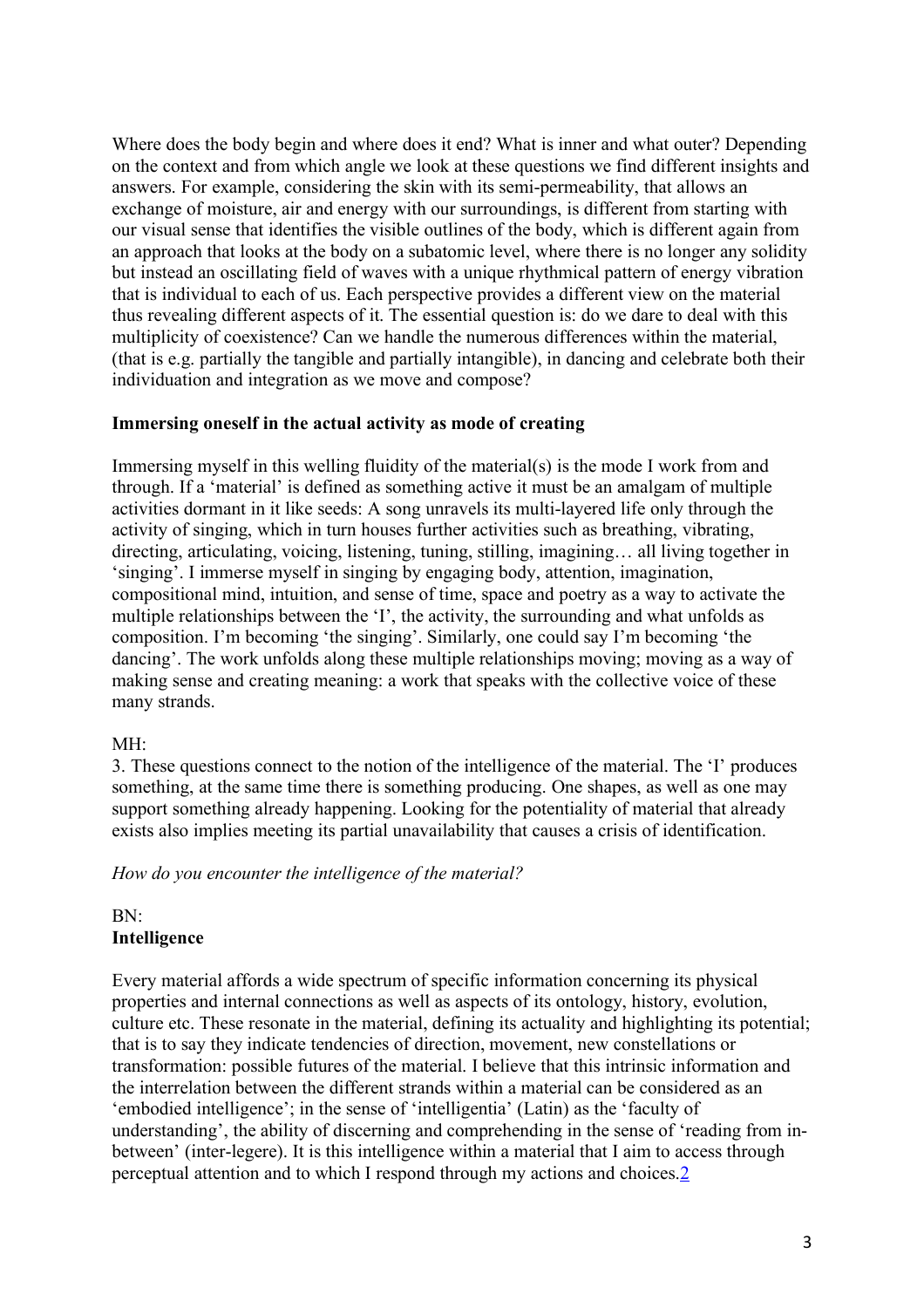Accessing this intelligence is part of getting to know the characteristics of a material and requires more than reflection from a 'distance'. I need to engage with material through activity and by working with it on a bodily level along multiple pathways.It is a way of working from 'within' rather than from without, being 'in' the material and 'in' the dance. This requires opening all one's sensory channels, engaging through deep physicality with mind and body in each movement and being receptive to its 'voice'. Thus I can hopefully hear what a movement ‹says› in space and time and be receptive to what wants to evolve next. Without noticing the intelligence of the material one might tend to navigate towards static 'ideas' or accumulate 'detached' (movement) material that masks the original one.

To conclude: the 'intelligence' within a material gives direction to its further journeying; it can become a thread the dancer can follow through attention and intuition and it steers an organic evolution of the process that resides from and stays true to the heart of the material.

#### MH:

4. Having a daily or an artistic practice can change when confronted with an audience. There is a big difference in terms of effect and affect if one relates to the audience in a mode of representation or of witnessing.

*Is the material changing within a show? In which dimensions do you work with closeness and sensational impact to abandon a framing judgment?*

#### BN:

In the context of a performance the material changes because of several factors:

# **Aliveness of material**

Underlying its inner corporeal processes as well as the changing world, the living body as material is at any moment in constant flux and transformation. When reproducing movement material these changing factors are always at play (e.g. the state of the body, a performance space with different light, sonic qualities or atmosphere) and give the performer specific information about the actual material living in the present moment. The challenge is to reaccess every time the core of the original material, to move with its characteristic flow in time and space and yet to notice and embrace the actual details of difference. In short: to keep au-courant with the material. Only by being vibrant within the actual context can the material have its full life each time anew.

# **Malleability of different movement material**

Material, and particularly movement material, is malleable. However the degree of its elasticity depends on its structure and its relationship to other materials (sound, space, other performers, cues…). Movement material as used in set choreography might be precisely defined in shape, timing and spatial orientation to the last detail. The higher the degree of refinement and the denser the structure of interdependent relationships with other materials, the lower is the degree of malleability, which then needs to be found by the performer on a 'microscopic' level. Instead of applying accurately pre-choreographed movement material, instant composition operates through compositional structures and principles as a way to generate material and composition in the actual moment of the performance. Being engaged in the emerging material as a response to multiple channels of information, the performer